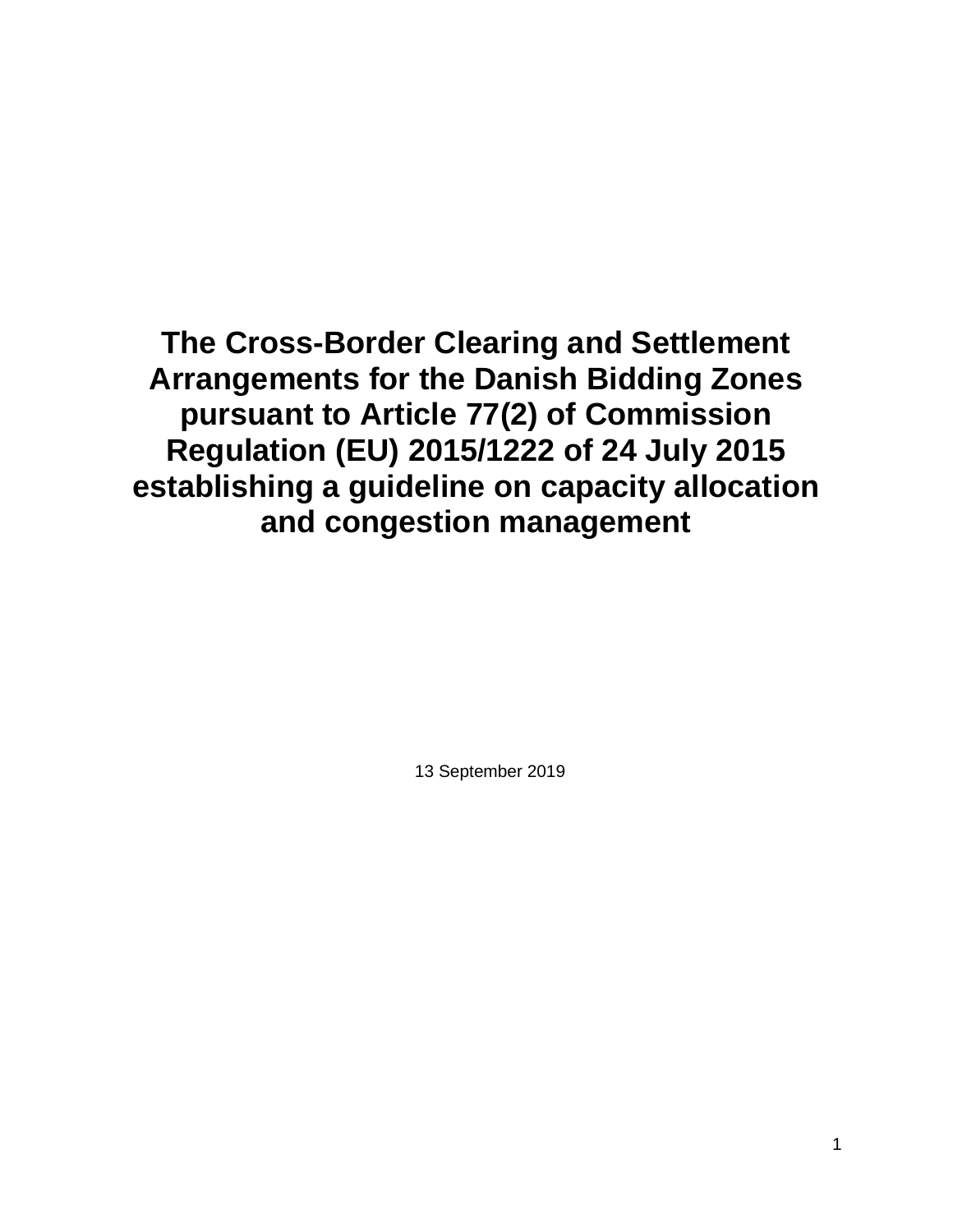The Nominated Electricity Market Operators ("NEMOs") designated and having the right to offer day-ahead and intraday trading services in the Danish bidding zones, taking into account the following:

### **Whereas**

(1) Articles 3, 7(1)(g), 68, 77(2) and 81(1) of the Commission Regulation (EU) 2015/1222 of 24 July 2015 establishing a guideline on capacity allocation and congestion management (the "CACM Regulation") constitute the legal context of this proposal. In particular, article 77(2) of the CACM Regulation states:

"The central counter parties and shipping agents shall seek efficient clearing and settlement arrangements avoiding unnecessary costs and reflecting the risk incurred. The cross-border clearing and settlement arrangements shall be subject to approval by the relevant national regulatory authorities."

- (2) Pursuant to article 68(3) of the CACM Regulation, the central counterparties (for the purposes of this document referred to as "CCPs") act as counterparties for the exchange of energy or with regard to the financial rights and obligations arising from the energy exchanges.
- (3) In the spring of 2017, Forsyningstilsynet as the National Regulatory Authority (the "NRA") in Denmark approved "Energinet's proposal for arrangements concerning more than one NEMO in a bidding zone in accordance with Article 45 and 57 of the Commission Regulation (EU) 2015/1222 of 24 July 2015 establishing a Guideline on Capacity Allocation and Congestion Management" (the "MNA").

Pursuant to articles 7(3) and 13(3) of the MNA, the CCPs acting in the Danish bidding zones shall agree on clearing and settlement arrangements between them.

- (4) In October 2017, the Danish NRA published its decision on "CLEARING OG AFVIKLING I FORBINDELSE MED DEN FÆLLES DAY-AHEAD- OG IN-TRADAY-KOBLING – AFGØRELSE OM SHIPPINGORDNINGEN FOR DE DANSKE BUDZONEGRÆNSER" (the "Shipping Decision")<sup>1</sup>. According to article  $5(1)$  of this decision the CCPs are responsible for their own physical and financial shipping resulting from the single dayahead coupling and/or the single intraday coupling. The financial shipping shall be organized through financial arrangements established amongst the CCPs (inter-CCP clearing and settlement). According to article 5(2) of this decision the CCPs are obliged to cooperate with Energinet (the Transmission System Operator, the "TSO") in the Danish bidding zones when setting up relevant arrangements for the physical shipping.
- (5) According to article 6(2) of the Shipping Decision, the CCPs must submit cross-border clearing and settlement arrangements for approval to the NRA well before they enter into force. Based on the Shipping Decision intra-zonal clearing and settlement takes place between CCPs in each of the relevant Danish bidding zones and is an integral part of the cross-border clearing and settlement arrangements contained in this document.

l

<sup>1</sup> http://forsyningstilsynet.dk/fileadmin/Filer/0\_-\_Nyt\_site/EL/Sekretariatsafgoerelser/2017/Bilag\_2\_- \_Shippingarrangements\_\_EN\_.pdf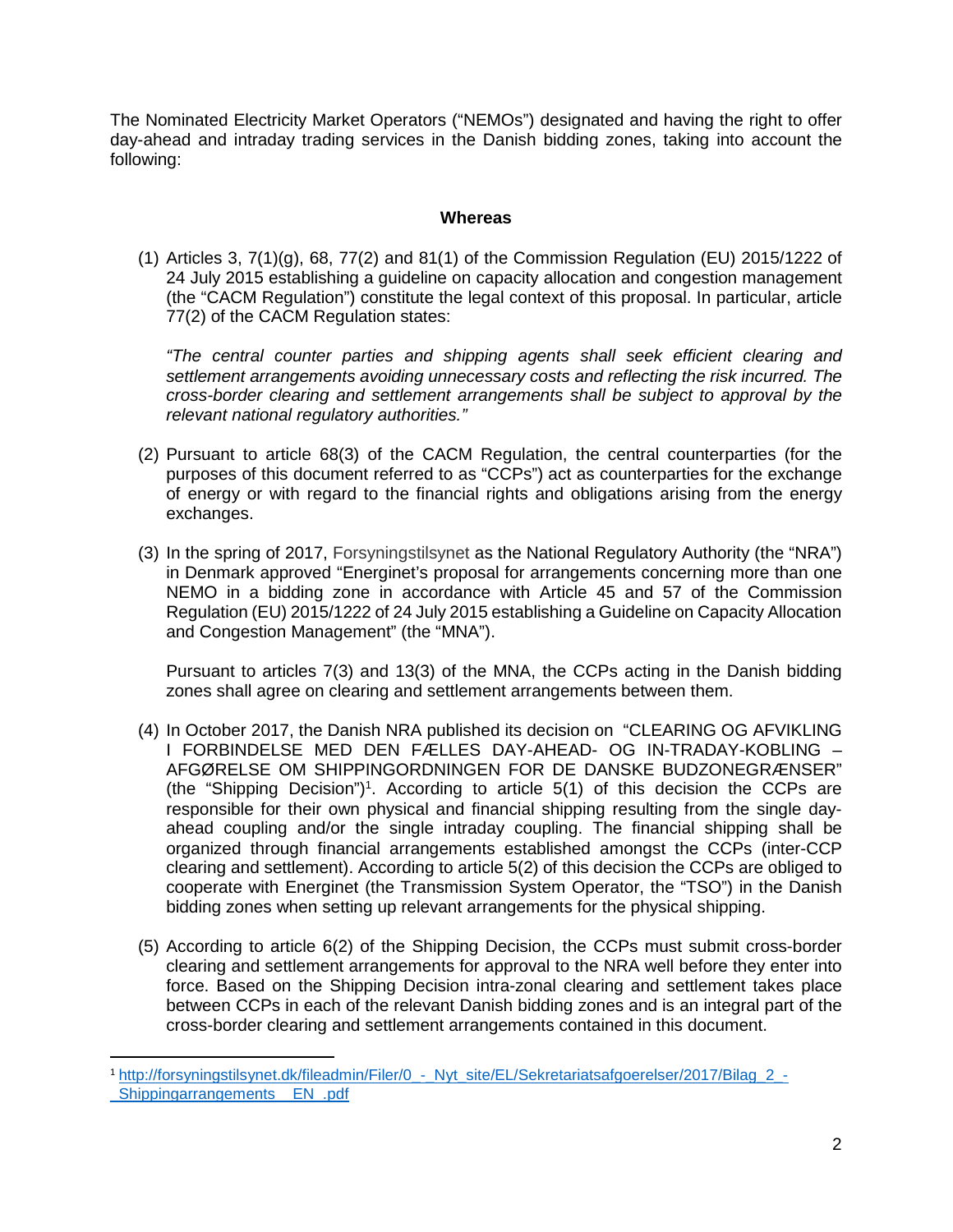- (6) The cross-border clearing and settlement arrangements contained in this document comply with the objectives stated in article 3 of the CACM Regulation.
- (7) The cross-border clearing and settlement arrangements allow for efficient clearing and settlement between different CCPs to facilitate cross-border trade between the Danish bidding zones and between the Danish and other relevant bidding zones. As Denmark will have several NEMOs offering services in its bidding zones, the cross-border clearing and settlement arrangements must allow for intra-zonal clearing and settlement of trades between several NEMOs. Thus, market participants will not be restricted in their choice of power exchange and effective competition between NEMOs in the Danish bidding zones can be assured in accordance with article 3(a) of the CACM Regulation.
- (8) The arrangements in this proposal put obligations on the CCPs to organise the crossborder clearing and settlement according to common principles. This respects the need for a fair and orderly market in accordance with article 3(h) of the CACM Regulation.

SUBMIT THE FOLLOWING PROPOSAL TO FORSYNINGSTILSYNET AS THE NATIONAL REGULATORY AUTHORITY IN DENMARK:

# **Article 1 Scope & Interpretation**

1. This document contains arrangements applicable to the exchange of energy within and between the bidding zones of Denmark and between the bidding zones of Denmark and other relevant bidding zones to be performed by the CCPs pursuant to article 68 of the CACM Regulation. These arrangements are to be applied by the NEMOs active in these bidding zones.

These arrangements shall apply to both the day-ahead and intraday timeframes.

2. In addition to these arrangements, the rights and obligations applicable to the CCPs shall be governed by private agreements concluded between them (hereafter referred to as the "Agreements"). The Agreements entered into by the CCPs shall respect the rules laid down in these arrangements.

## **Article 2 General provisions**

1. The Agreements shall clearly identify the rights and the obligations that the CCPs must fulfil as well as the tasks to be performed by such CCPs. These obligations and tasks may be performed by a CCP which also performs the other functions of a NEMO for the bidding zones/trading hubs being cleared and settled or by a CCP which performs the tasks of providing clearing and settlement services with respect to such bidding zones/trading hubs delegated to it by a NEMO, in accordance with Article 81 (1) of the CACM Regulation.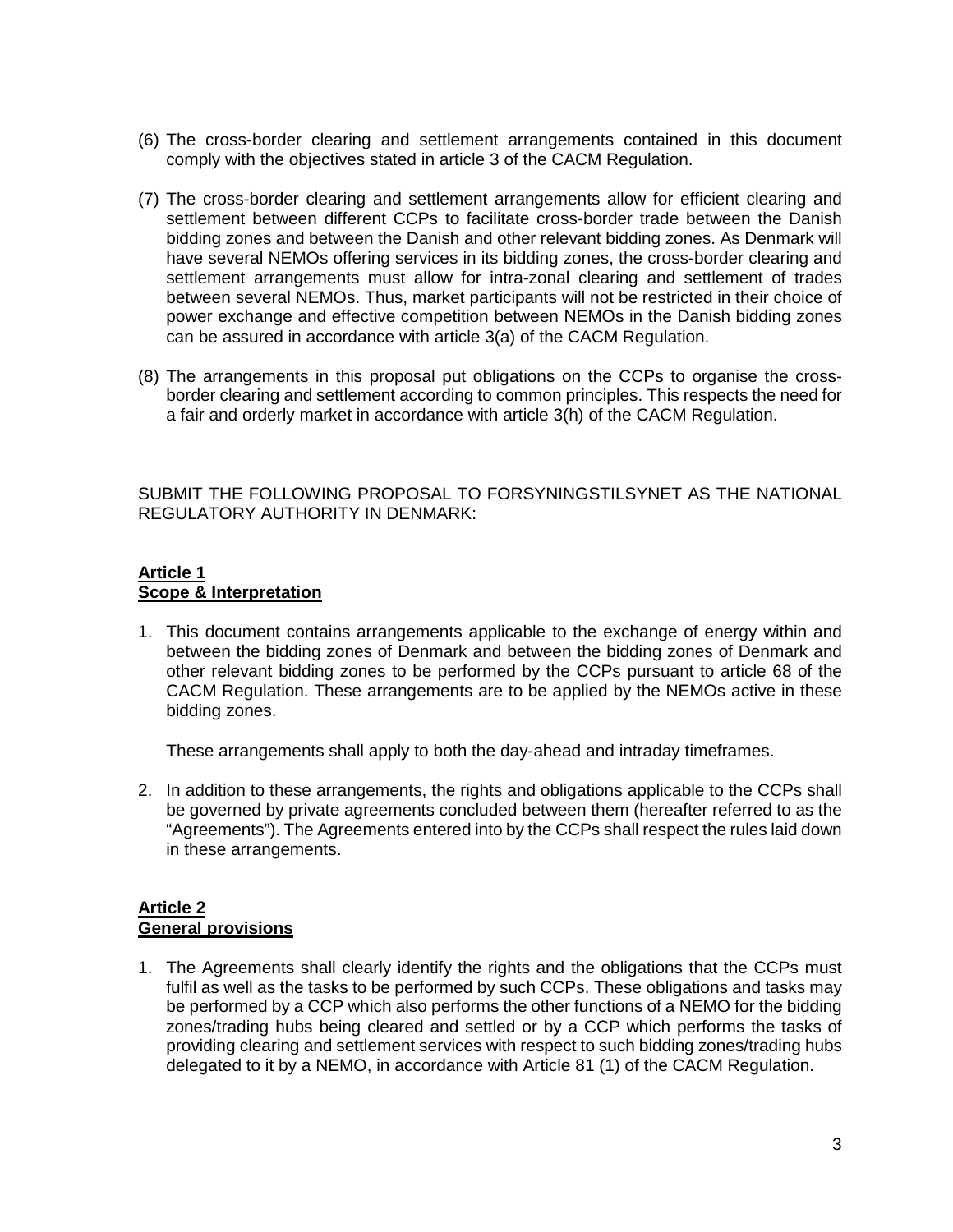- 2. The CCPs shall cooperate to implement and operate cross-border and intra-zonal clearing and settlement, which as a minimum shall require the CCPs to:
	- a. contribute actively with a view to realising the scope of the agreement as well as their respective individual obligations in compliance at all times with applicable European and national competition laws; and
	- b. exercise their rights and obligations under the agreement in good faith and adopt a fair and loyal treatment towards each other.
- 3. The CCPs shall accept towards each other obligations to set up and maintain the required technical and operational infrastructure and procedures for the performance of inter-CCP clearing and settlement in the following areas:
	- a. Physical settlement;
	- b. Financial settlement;
	- c. Invoicing;
	- d. Management of the bilateral counterparty risk, including posting of collaterals to each other, and
	- e. Appropriate back-up procedures.
- 4. Under the terms of the Agreements, the CCPs shall undertake to maintain such Balance Responsible Party Agreements (BRPA) as may be required for them to perform their physical settlement (i.e. delivery) obligations. The CCPs shall be in compliance with the applicable Balance Responsible Party license system, recognitions and processes.
- 5. The CCPs shall exchange the necessary information, both initially and periodically throughout the duration of the Agreements, on their respective operations to allow for appropriate risk assessments to be undertaken.
- 6. The communication between the CCPs shall be timely, reliable and secure.
- 7. A CCP shall indicate to its counterparty CCP the process and persons responsible on its behalf for the monitoring and functioning of its performance of clearing and settlement.
- 8. A CCP shall inform its counterparty CCP where it makes changes to its operational setup as described in the Agreements.

### **Article 3 Clearing Transactions**

- 1. Each clearing transaction shall commit a pair of CCPs to sell and deliver, or purchase and accept delivery (as the case may be) of cross-border or intra-zonal volumes of electricity at the applicable price plus VAT in accordance with the respective market coupling results.
- 2. The CCPs' obligations with respect to clearing transactions will not be affected by any interconnector operator or TSO refusing, reducing or cancelling the relevant crossborder nominations.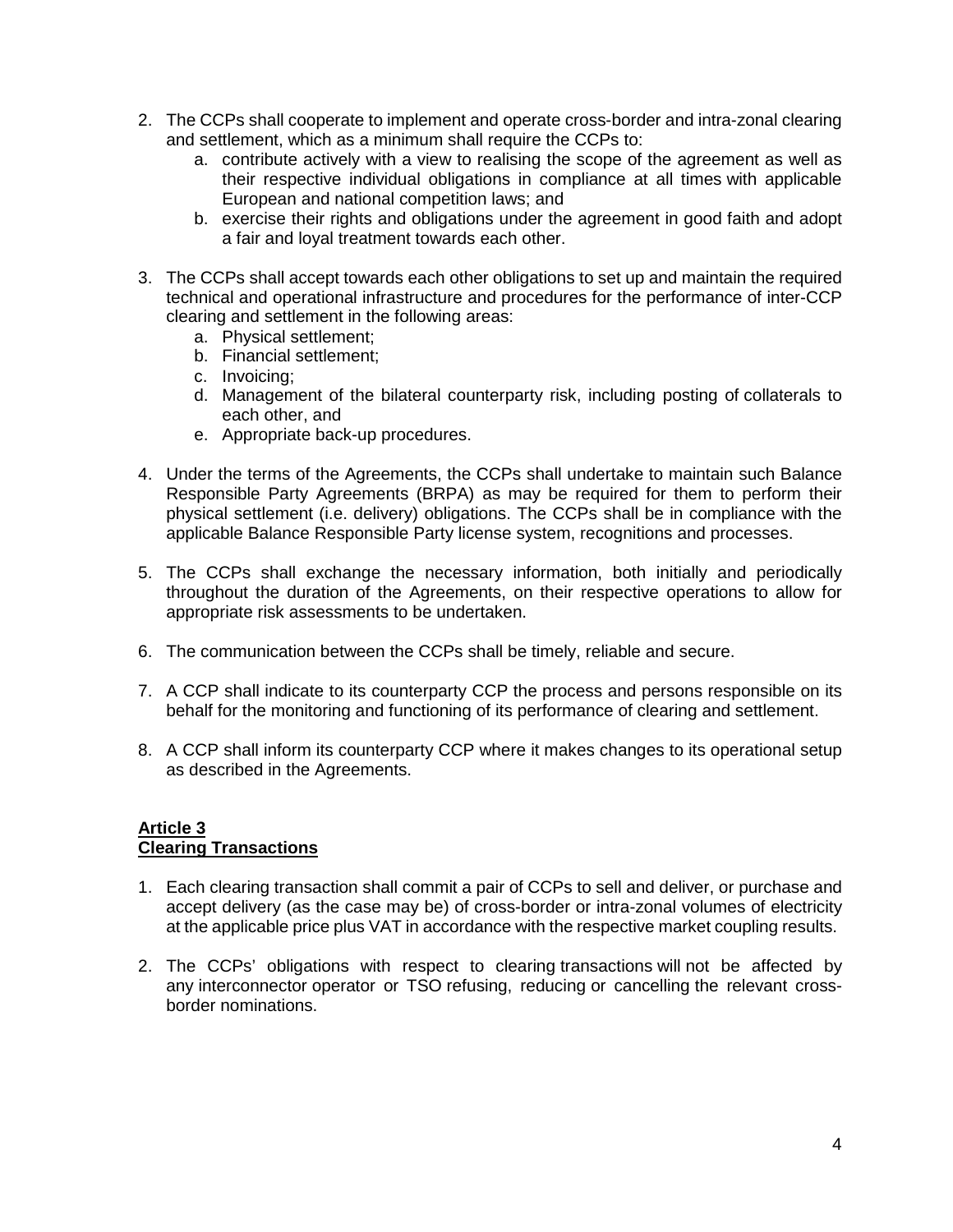# **Article 4**

### **Physical Settlement**

- 1. Physical settlement between CCPs must be consistent with the relevant market coupling results and clearing transactions plus such other specific processes as may be agreed from time to time between the CCPs and the relevant TSOs.
- 2. To effect physical settlement each CCP must submit the required local and/or cross-border nominations to the relevant TSOs according to Article 5(4) of the Shipping Decision.
- 3. No curtailment or cancellation of a local or cross-border nomination by the relevant TSOs in accordance with the relevant BRPA due to Force Majeure or a threat to security of supply shall be construed as a breach of the contractual obligations of a CCP with regards to physical settlement.
- 4. If there is a mismatch between a CCP's physical nominations and the relevant market coupling results, the CCP whose nomination deviates from the market coupling results shall reimburse the other CCP for the costs or losses in the form of imbalance penalties or charges it incurs as a result. If a CCP's nomination is deviating from the relevant market coupling results and such CCP makes a gain, it shall credit the other CCP an amount equivalent to such gain. Such obligations to reimburse any costs, losses or gains shall not be subject to any limitation or cap.

### **Article 5 Financial Settlement**

- 1. In order to enable financial settlement, the CCPs may decide to:
	- a. adopt a financial settlement arrangement using their respective existing banking/settlement infrastructure; or
	- b. mutually agree on a discrete banking/settlement arrangement.

Whichever financial settlement approach is used, each CCP shall ensure at all times that it has sufficient funding for the purposes of financial settlement.

- 2. Payments between CCPs shall be netted where possible to minimise transaction costs.
- 3. Payments between CCPs shall be due in accordance with the settlement cycle of the beneficiary CCP unless otherwise agreed between the parties.
- 4. To support the accurate calculation and verification of payments, the CCPs shall provide regular settlement reports to each other and, in any case where a discrete banking/settlement arrangement has been established, also to the relevant settlement bank or other payment infrastructure provider, as the case may be.
- 5. If deemed appropriate, the CCPs can agree that only one party issues invoices and credit notes for the exchanged clearing transactions.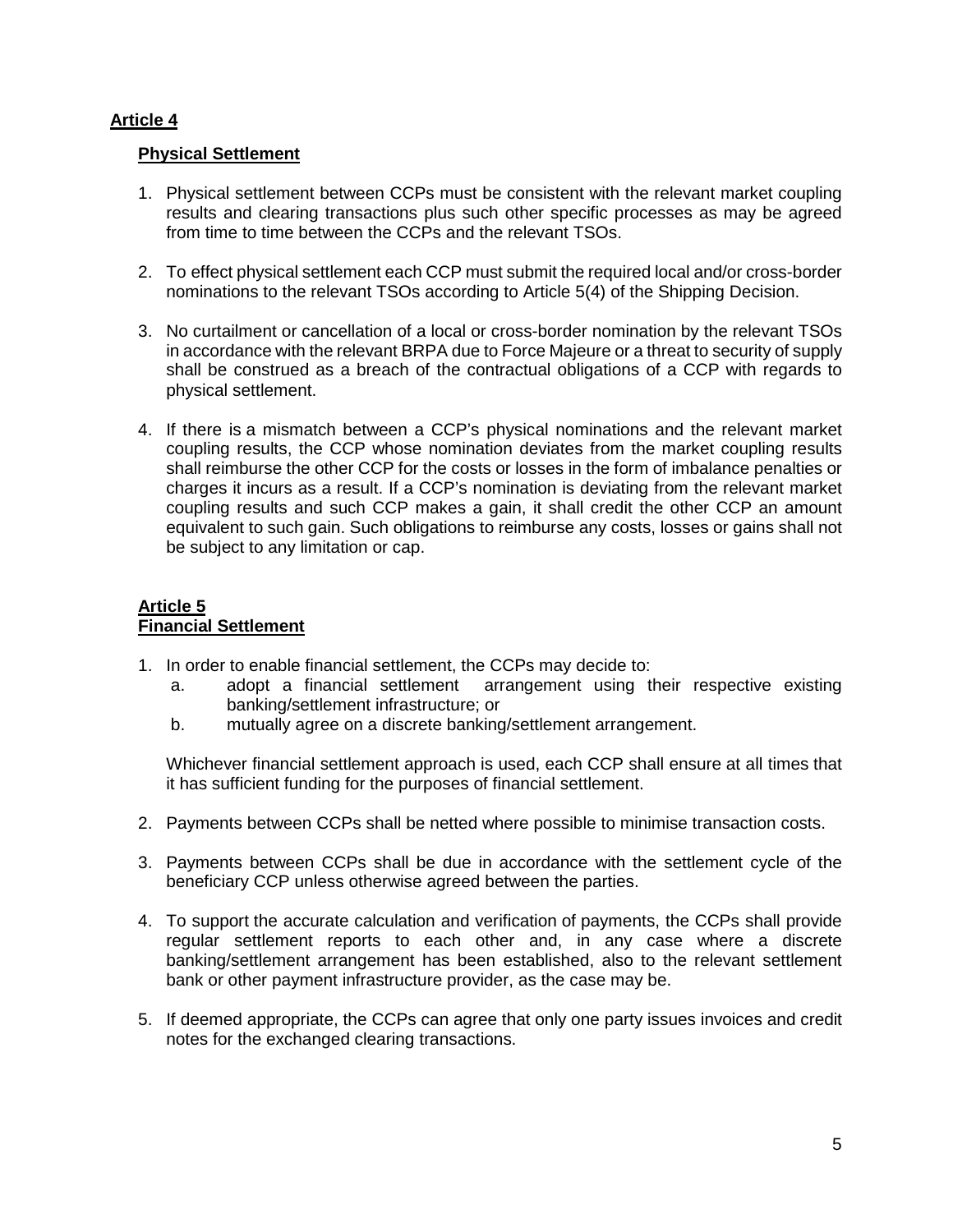### **Article 6 Counterparty Risk**

- 1. The CCPs will provide each other with collateral as security for the delivery/payment obligations to be performed between them. The collateral will be reasonable and proportionate in relation to the financial exposure between the CCPs.
- 2. The method of calculation of collateral required by a beneficiary CCP (the **"collateral/margin methodology"**) shall be applied in a transparent and nondiscriminatory manner. Each CCP will provide collateral towards its counterparty CCP in accordance with the beneficiary CCP's collateral/margin methodology. The collateral/margin methodology of each CCP must be applied in accordance with its rule book and made available on its website.
- 3. Possible forms of collateralisation agreed between the CCPs can include cash on a bank account of the beneficiary CCP, bank guarantee, letter of credit, pledge account to the benefit of the beneficiary CCP or any combination of these.
- 4. No CCP shall be obliged to make contributions to the default fund of its counterparty CCP or any other fund which is utilised for defaults of third parties.
- 5. A CCP shall be entitled to utilise the collateral provided to it based on the conditions stipulated in the Agreements.
- 6. The CCPs shall provide in the Agreements appropriate triggers and procedures for force majeure situations, defaults, suspension and termination.

### **Article 7 Costs**

- 1. The CCPs will not charge each other any fees (including but not limited to membership fees, trading and/or clearing fees) or seek to pass through any other costs or charges (other than the applicable cost with respect to the volumes of energy bought/sold plus VAT) in connection with the cross-border and/or inter-CCP physical and financial clearing and settlement activities.
- 2. With respect to any joint service providers retained by the CCP parties (e.g. a payment infrastructure provider, credit and/or collateral facilities), such costs shall be shared in proportion to the benefit of such services provided to each CCP.

### **Article 8 Timescale for implementation**

1. The arrangements in this proposal shall for the day-ahead timeframe enter into force on the later of the date on which Forsyningstilsynet has approved it and joint implementation of the Multiple NEMO Arrangements with respect to the Danish bidding zones.